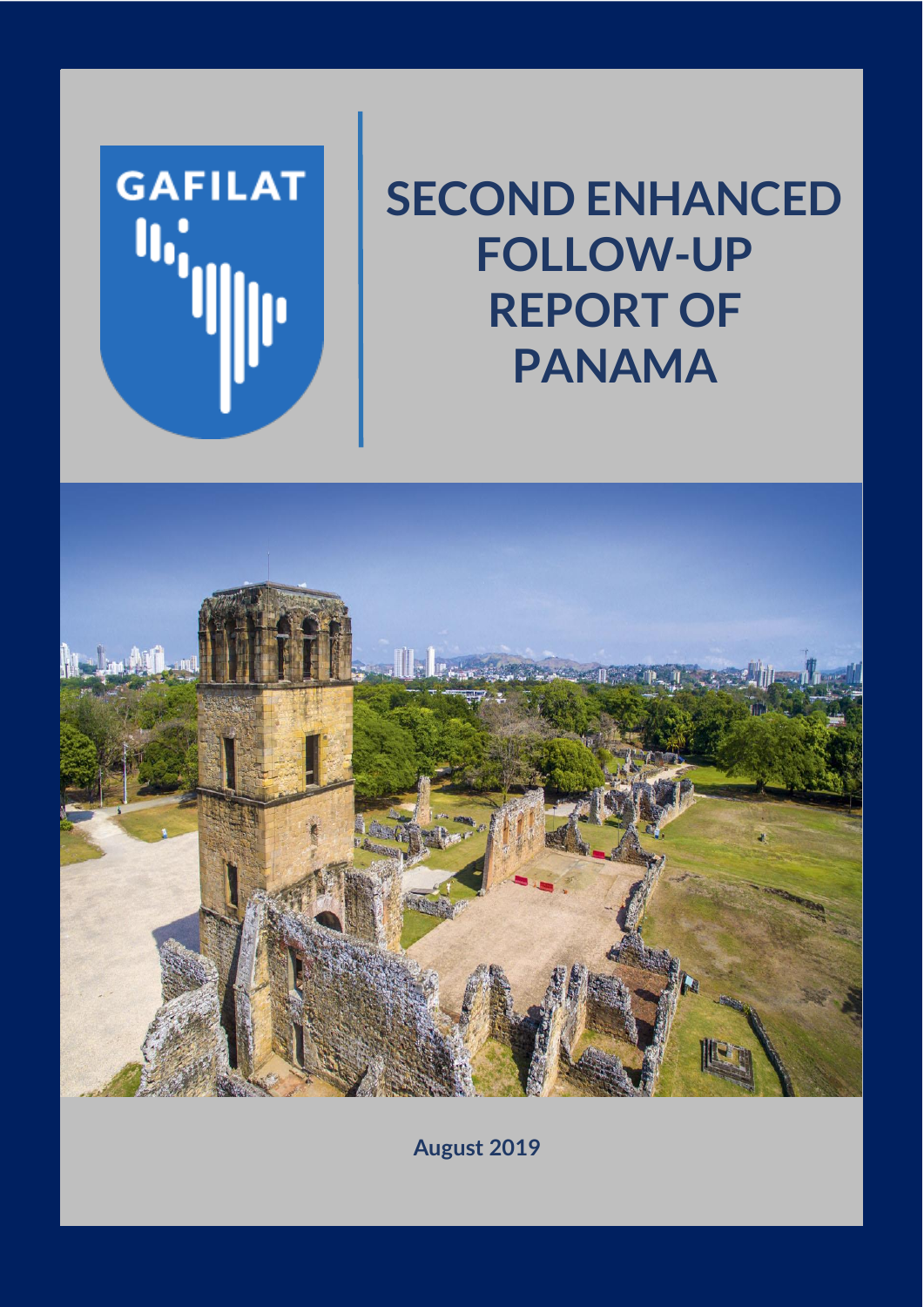

Citing reference:

#### **GAFILAT (2019) – Second Enhanced Follow-up Report of Panama.**

© 2019 GAFILAT. All rights reserved. No reproduction or translation of this publication may be made without prior written permission. Applications for such permission, for all or part of this publication, should be made to the GAFILAT Secretariat at the following address: Florida 939 - 10º A - C1005AAS - Buenos Aires – Telephone (+54-11) 5252-9292; e-mail: [contacto@gafilat.org.](mailto:contacto@gafilat.org)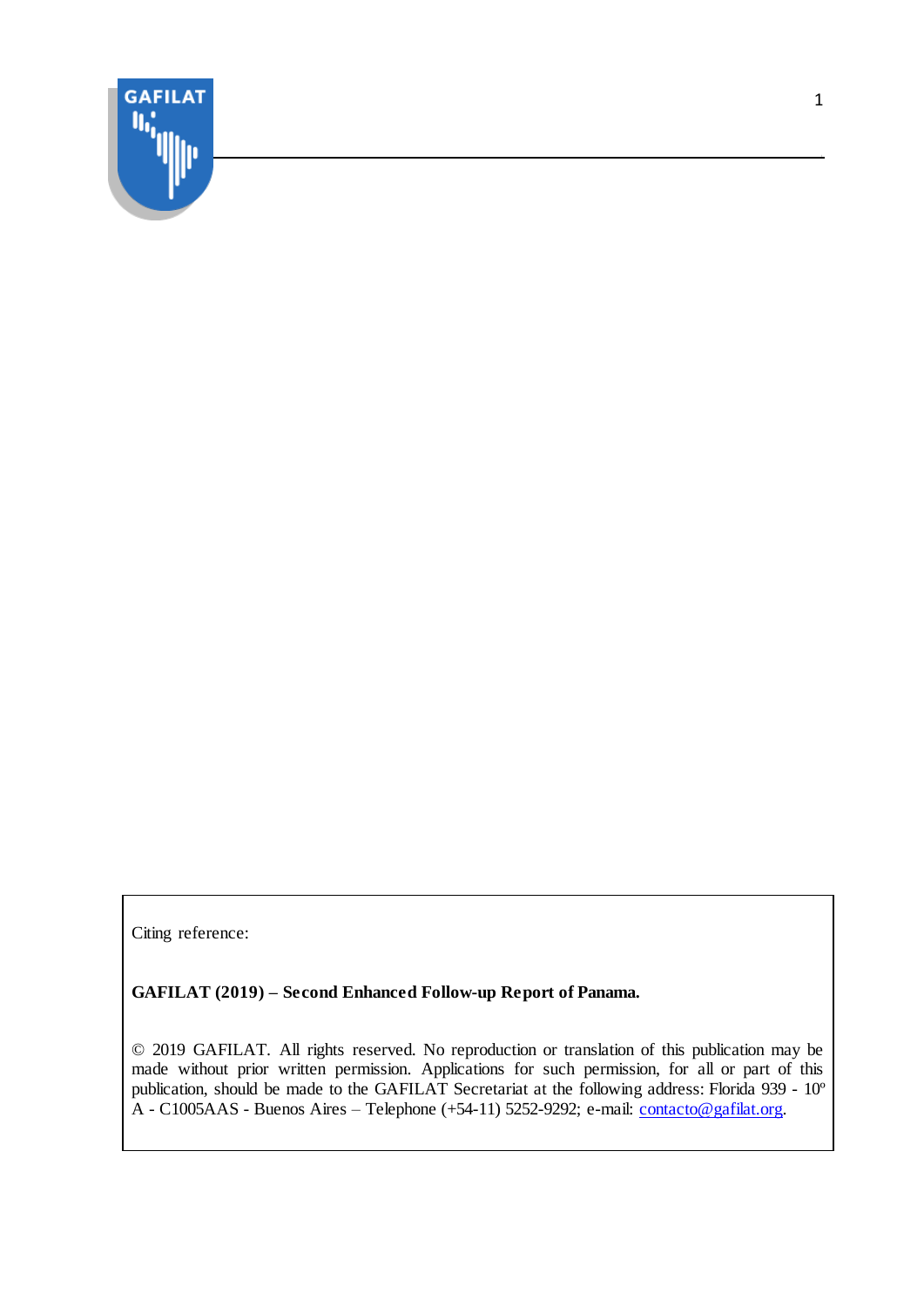

# *PANAMA: SECOND ENHANCED FOLLOW-UP REPORT*

## **I. INTRODUCTION**

1. In accordance with GAFILAT's Fourth Round of procedures, Panama's Mutual Evaluation Report (MER) was adopted in December 2017 under the framework of the XXXVI Plenary of Representatives of GAFILAT. This second follow-up report analyses Panama's progress in addressing the technical compliance deficiencies identified in its MER. New ratings are granted when sufficient progress is observed. This report also analyses Panama's progress in implementing the new requirements related to the FATF Recommendations that have changed since the on-site visit to the country<sup>1</sup>: Recommendation 2. Overall, the expectation is that countries have addressed most, if not all, technical compliance deficiencies before the end of the third year since the adoption of their MER. This report does not address Panama's progress in improving its effectiveness. A subsequent follow-up evaluation will analyse the progress made on effectiveness, which may eventually result in a new rating of the Immediate Outcomes.

## **II. FINDINGS OF THE MUTUAL EVALUATION REPORT**

2. The MER and the previous follow-up report classified Panama as follows in relation to technical compliance:

| R <sub>1</sub> | R <sub>2</sub> | R <sub>3</sub> | R <sub>4</sub> | R <sub>5</sub> | R <sub>6</sub> | R <sub>7</sub> | R8          | R <sub>9</sub> | R10             |
|----------------|----------------|----------------|----------------|----------------|----------------|----------------|-------------|----------------|-----------------|
| LC             | LC             | PC             | $\mathcal{C}$  | LC             | LC             | LC             | LC          | C              | LC              |
| <b>R</b> 11    | <b>R</b> 12    | <b>R</b> 13    | <b>R</b> 14    | <b>R</b> 15    | <b>R</b> 16    | <b>R</b> 17    | <b>R</b> 18 | <b>R</b> 19    | R <sub>20</sub> |
| LC             | C              | C              | $C^*$          | C              | LC             | LC             | C           | $LC^*$         | PC.             |
| <b>R</b> 21    | R 22           | <b>R</b> 23    | <b>R</b> 24    | <b>R</b> 25    | <b>R</b> 26    | <b>R</b> 27    | <b>R</b> 28 | R 29           | <b>R</b> 30     |
| $\mathcal{C}$  | LC             | LC             | NC             | PC             | LC             | LC             | LC          | C              | PC.             |
| <b>R</b> 31    | <b>R</b> 32    | <b>R</b> 33    | <b>R</b> 34    | <b>R</b> 35    | <b>R</b> 36    | <b>R</b> 37    | <b>R</b> 38 | <b>R</b> 39    | $R_{40}$        |
| LC             | $C^*$          | $C^*$          | $\mathcal{C}$  | LC             | $\mathcal{C}$  | LC             | LC          | LC             | LC              |

#### **Table 1. Technical Compliance Ratings,** December 2018

*Note:* There are four possible levels of technical compliance: Compliant (C), Largely Compliant (LC), Partially Compliant (PC) and Non-Compliant (NC.)

\* Ratings amended in the framework of Panama's First Follow-Up Report.

Source: Panama Mutual Evaluation Report and Panama's First Follow-up Report [*www.gafilat.org*].

3. Considering these results, GAFILAT placed Panama under the enhanced follow-up process<sup>2</sup>. The Executive Secretariat of GAFILAT evaluated Panama's request for a new technical compliance rating and prepared this report.

 $\overline{a}$ <sup>1</sup>In addition to the amended FATF Recommendations that were previously discussed in the country's First Enhanced Follow-Up Report published in January 2019.

<sup>&</sup>lt;sup>2</sup> The regular follow-up is the default monitoring mechanism for all countries. The enhanced follow-up process is based on the FATF traditional policy that approaches members with significant (technical compliance or effectiveness) deficiencies in their AML/CFT systems, and it involves a more enhanced follow-up process.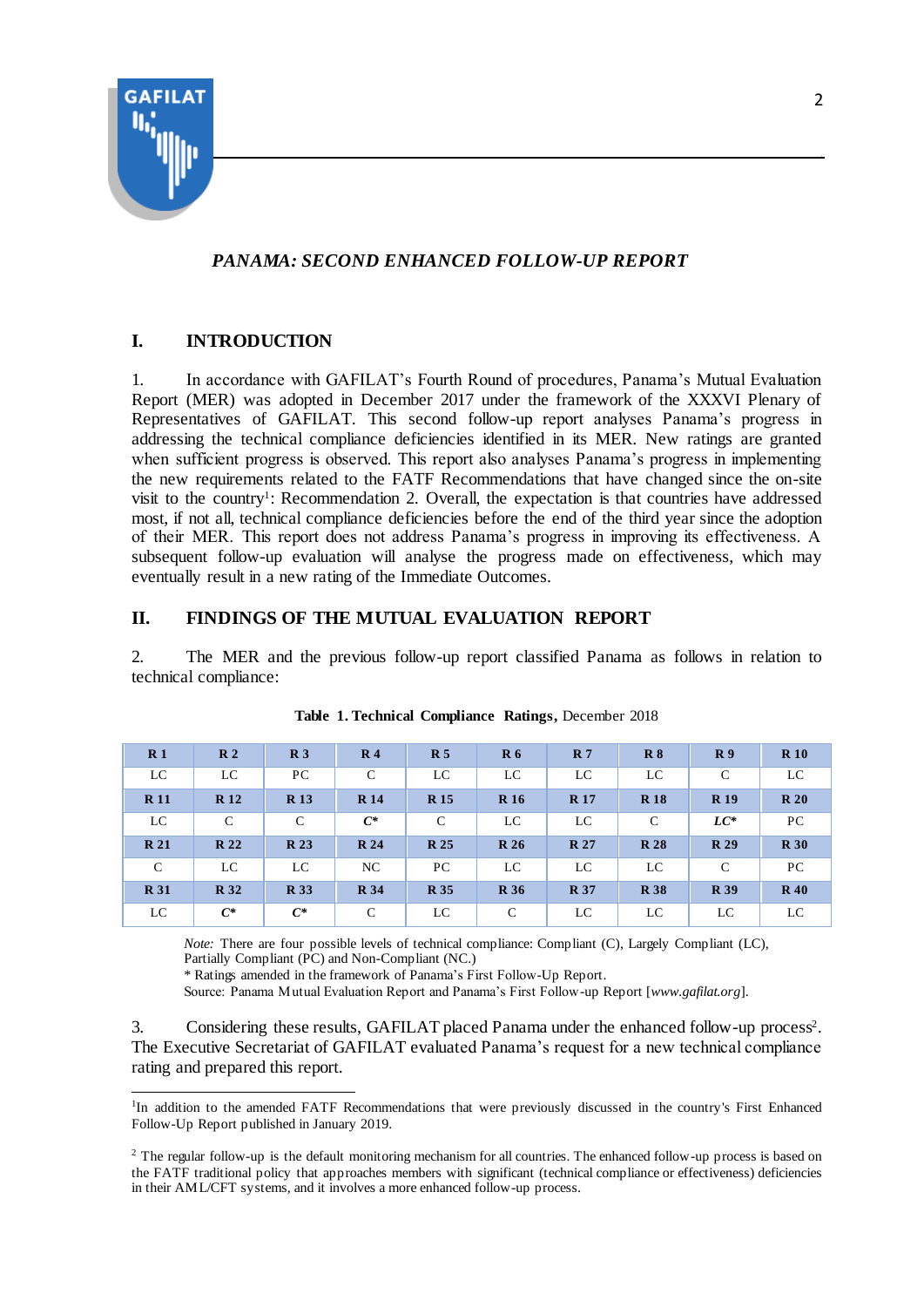

4. Section III of this report summarizes Panama's progress in improving technical compliance. Section IV presents the conclusion and a table showing which Recommendations were re-rated

# **III. OVERVIEW OF THE PROGRESS MADE TO IMPROVE TECHNICAL COMPLIANCE**

5. This section summarizes Panama's progress in improving its technical compliance by:

(a) Addressing the technical compliance deficiencies identified in the MER, and

(b) Implementing the new requirements in cases where the FATF Recommendations have changed since the on-site visit to Panama.

## **3.1 Progress made to address technical compliance deficiencies identified in MER**

6. Panama made progress in addressing its technical compliance deficiencies identified in the MER in relation to the following Recommendations:

- Recommendation 24, originally rated NC.
- Recommendations 3, 20, 25 and 30, originally rated PC.

7. As a result of this progress, Panama was re-rated in relation to Recommendations 3, 20, 24 and 30. GAFILAT acknowledges the progress made by Panama in improving the technical compliance of R. 25. However, it is considered that the progress made so far does not allow a new rating of this recommendation.

#### *Recommendation 3 – (originally rated PC – re-rated LC)*

8. Panama's MER established as the main deficiency in R.3 that tax offences were not criminalized as predicate offences to money laundering (ML). As a result, there is an impact on one of the main risks identified in the country such as the placement of proceeds of crimes committed abroad.

9. The Panamanian authorities, through article 2 of Law 70 of January 31, 2019, added Chapter XII to Title VI of the Second Book of the Criminal Code, comprising articles 288-G, 288-H, 288-I and 288-J. In this regard, the crime of tax fraud (article 288-G CP) was incorporated into its legal framework as part of the crimes against the National Treasury. In addition, Article 1 of the aforementioned Law adds article 254-A to the Criminal Code (CC) as a new criminal type of ML derived from crimes against the National Treasury, thereby including tax crimes as predicate offences to ML, as indicated below:

10. In this regard, Article 1 of Law 70 of January 31, 2019 provides that:

*"Article 254-A. Anyone who, directly or through an intermediary, receives, owns, deposits, negotiates, transfers or converts money, securities, assets and other financial resources, knowing that*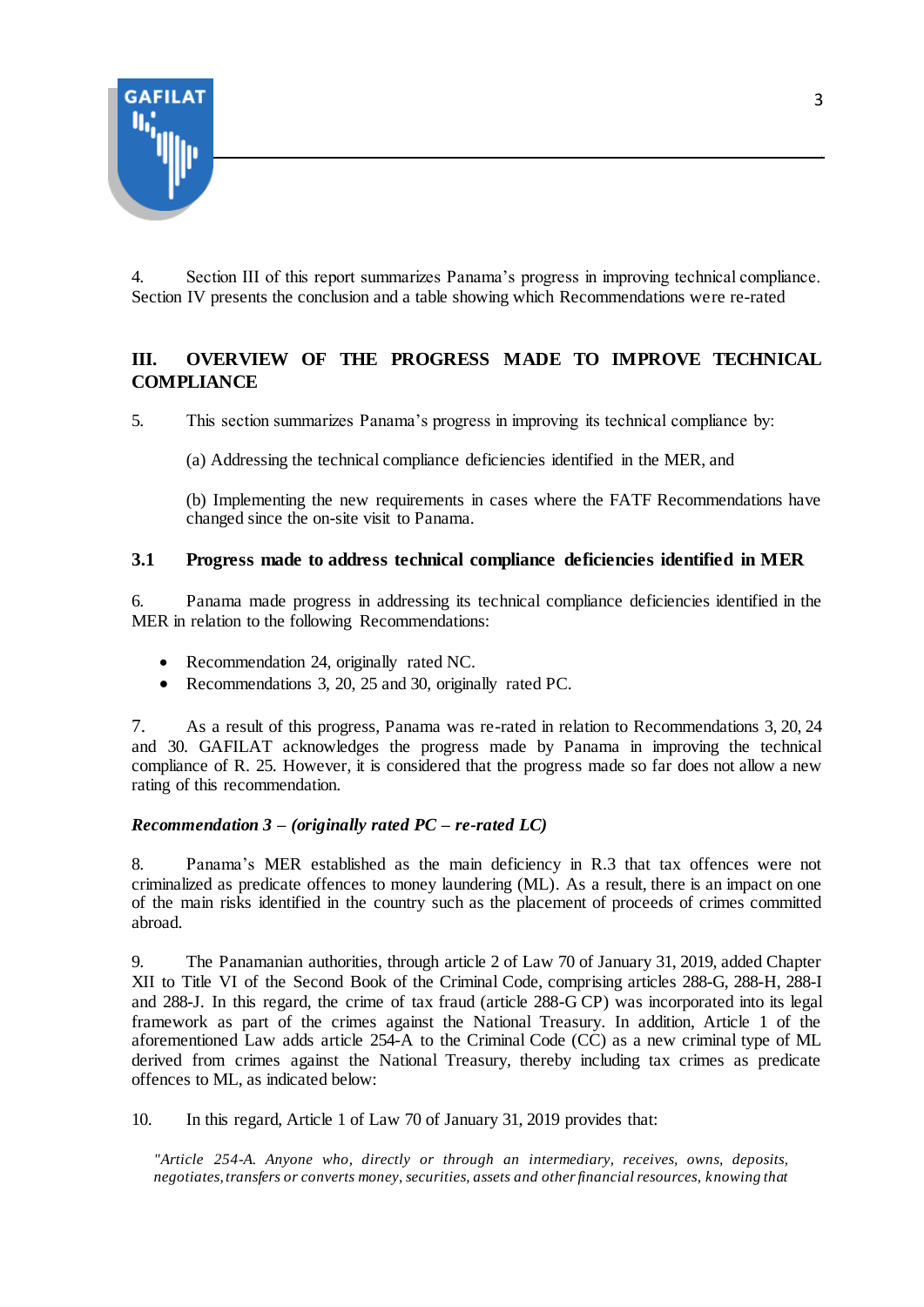

*they come from crimes against the National Treasury established in this Code, with the object of hiding, concealing or disguising its unlawful origin, or anyone who helped to evade the legal consequences of such a punishable act shall be sanctioned with two to four years' imprisonment.*

*If it were determined that the offence referred to in this article has been committed through one or more legal persons, the sanction shall be imposed on the legal person concerned and it shall be a fine of one to three times the amount of the tax defrauded."*

#### 11. In turn, Article 2 of Law 70 of January 31 states:

*"Chapter XII is added to Title VII of the Second Book of the Criminal Code, comprising articles 288 - G, 288-H, 288-I and 288-J, as follows:*

#### *"Chapter XII Crimes against the National Treasury*

*Article 288-G. Anyone who in its own benefit, or for the benefit of a third party, wilfully incurs in tax fraud against the National Treasury of the Republic of Panama and affects the correct determination of a tax obligation to stop paying, in whole or in part, the corresponding taxes, will be punished with two to four years' imprisonment.*

*The penalty provided for in this Article shall apply only where the amount of the tax defrauded in a tax period is equal to or greater than three hundred thousand balboas (PAB 300,000.00), excluding fines, surcharges and interest in the calculation of the sum.*

*In cases of less than three hundred thousand balboas (PAB 300,000.00), the tax authority shall have jurisdiction on the matter.*

*The criminal conduct included in this article shall apply as defined in the Code of Tax Procedure..."*

12. For this reason, it is necessary to develop the analysis of the obligations set out in R.3 criteria in the light of changes in the domestic legislation.

13. From the analysis of article 254-A of the CC, it is not apparent that all the guiding verbs of the criminalization of the ML offence in accordance with the Vienna Convention and the Palermo Convention are addressed since it does not contemplate mere concealment, disguise or acquisition, knowing that the assets are the proceeds of crime (criterion 3.1.).

14. In addition, said article 288-G of the CC, in its second paragraph considers that the expected penalty of two to four years' imprisonment for committing tax fraud shall apply where the amount defrauded is equal to or greater than USD 300,000 in a fiscal year. Cases below that threshold will be dealt with by the Panamanian tax authority.

15. As recognized in other assessments<sup>3</sup>, according to the Glossary of FATF Recommendations, each country may decide, in accordance with its domestic legislation, how it will define the predicate offences and the nature of the particular elements of those crimes that turn them into felonies. Consequently, for the purposes of the Technical Compliance assessment, the scope of the range of

 $\overline{a}$ <sup>3</sup>See analysis of criteria 3.2 and 3.3 in the Swiss Mutual Evaluation Report, [http://www.fatf](http://www.fatf-gafi.org/media/fatf/content/images/mer-switzerland-2016.pdf)[gafi.org/media/fatf/content/images/mer-switzerland-2016.pdf](http://www.fatf-gafi.org/media/fatf/content/images/mer-switzerland-2016.pdf)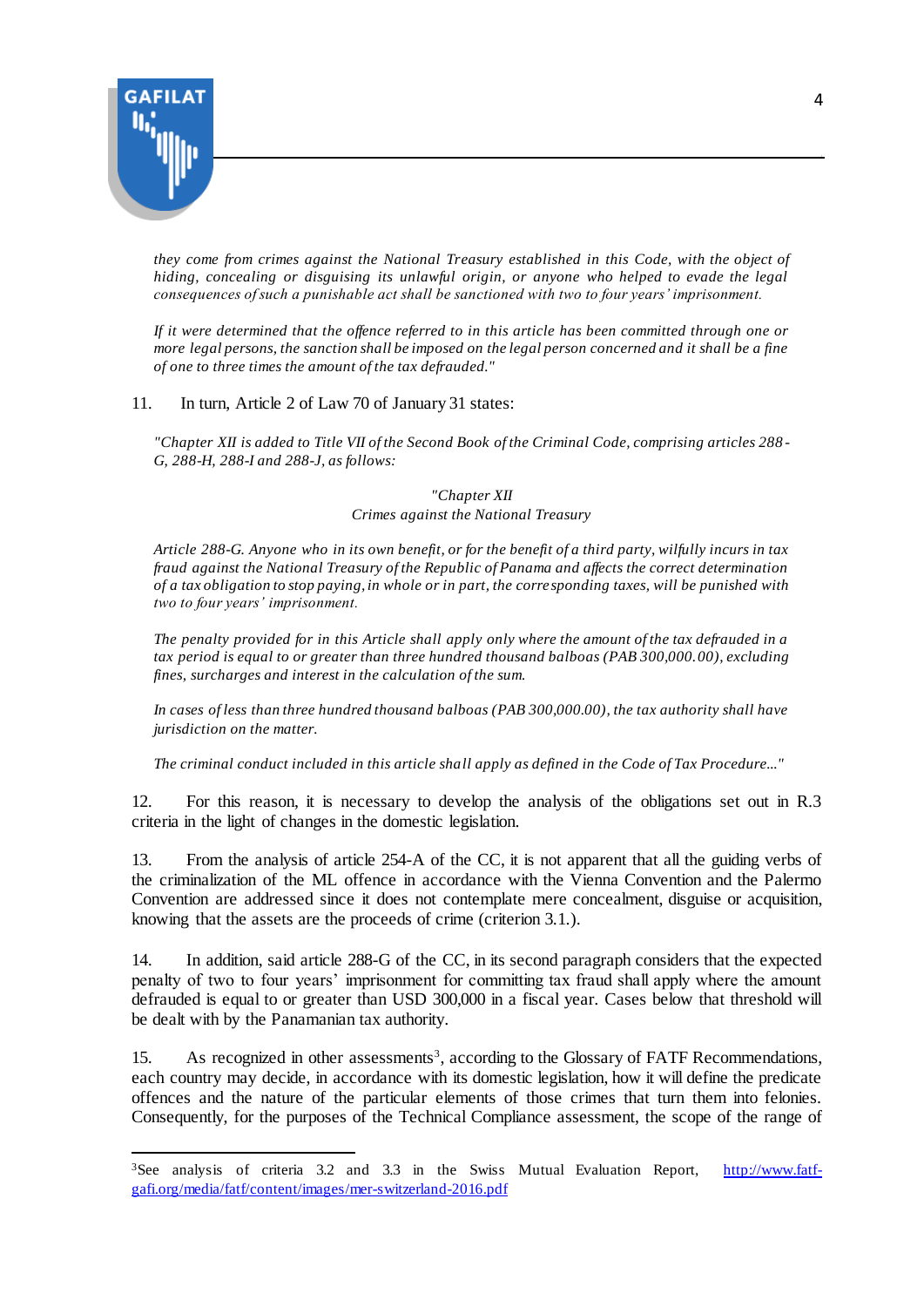

predicate offences within each category is not assessed, as is the case of the threshold established by the Panamanian standard for tax fraud to be considered a predicate offence to ML (criterion 3.2.)

16. In accordance with the analysis carried out in the MER concerning criterion 3.3, Panama does not use a threshold approach for the determination of the predicate offences to ML, but rather makes an exhaustive list of them (article 254 of the CC.) In this context, article 254-A of the CC includes the criminal definition of ML resulting from tax offences, when these exceed the threshold of USD 300,000.

17. As aforementioned, the penalty provided for in article 288-G of the CC shall apply only where the amount of the tax defrauded in a fiscal year is equal to or greater than three hundred thousand balboas (PAB 300,000.00), excluding fines, surcharges and interest in the calculation of the sum. In cases of less than three hundred thousand balboas (PAB 300,000.00), the tax authority shall have jurisdiction on the matter. In that regard, it is considered that, as a result of that threshold, ML does not extend to any type of property, irrespective of its value, which directly or indirectly represents the proceeds of crime, in accordance with criterion 3.4.

18. In the terms of article 254-A of the CC, for the configuration of the ML offence, it is sufficient that the person receives, owns, deposits, negotiates, transfers or converts money, securities, assets and other financial resources, knowing that they come from crimes against the National Treasury (including the case of article 288-G when the threshold applies); in other words, criminal verification of the predicate offence is not necessary.

19. Article 19 of the Panamanian CC provides that the legal provisions of that country shall apply, even for offences committed abroad, in the case of crimes against the National Economy, among others. In this regard, the amendments made to article 254-A, correspond to Title VII of offences against the economic order, therefore article 19 CC cited above is applicable. Additionally, there are doubts about how the established threshold may impact the dual criminality analysis when Panama provides MLA and if this situation would prevent Panama from investigating a ML crime. However, the authorities have stated that in the MLA the threshold would not have an impact since the legal type is considered at a general level and the threshold does not represent a factor that prevents the principle of dual criminality as required by the International Treaties on the subject. In this context, the authorities indicated a case in which the MLA was carried out.

20. As stated in the Panamanian CC, the perpetrator of a crime is the person who commits the action, either by himself or through a third party (article 43); similarly, in the terms established through the analysis of article 254-A of the CC, no impediment is identified for the person committing the predicate offence to also be prosecuted for ML.

21. Article 254-A of the CC, excluding the deficiencies referred to in criterion 3.1, makes it possible to infer from objective factual circumstances the intention and knowledge to prove the crime of ML.

22. In accordance with the MER, Article 254 of the CC provides for a minimum penalty of 5 years' imprisonment and a maximum of 12 years applicable to the commission of ML in respect of the list of predicate offences referred to in the article itself.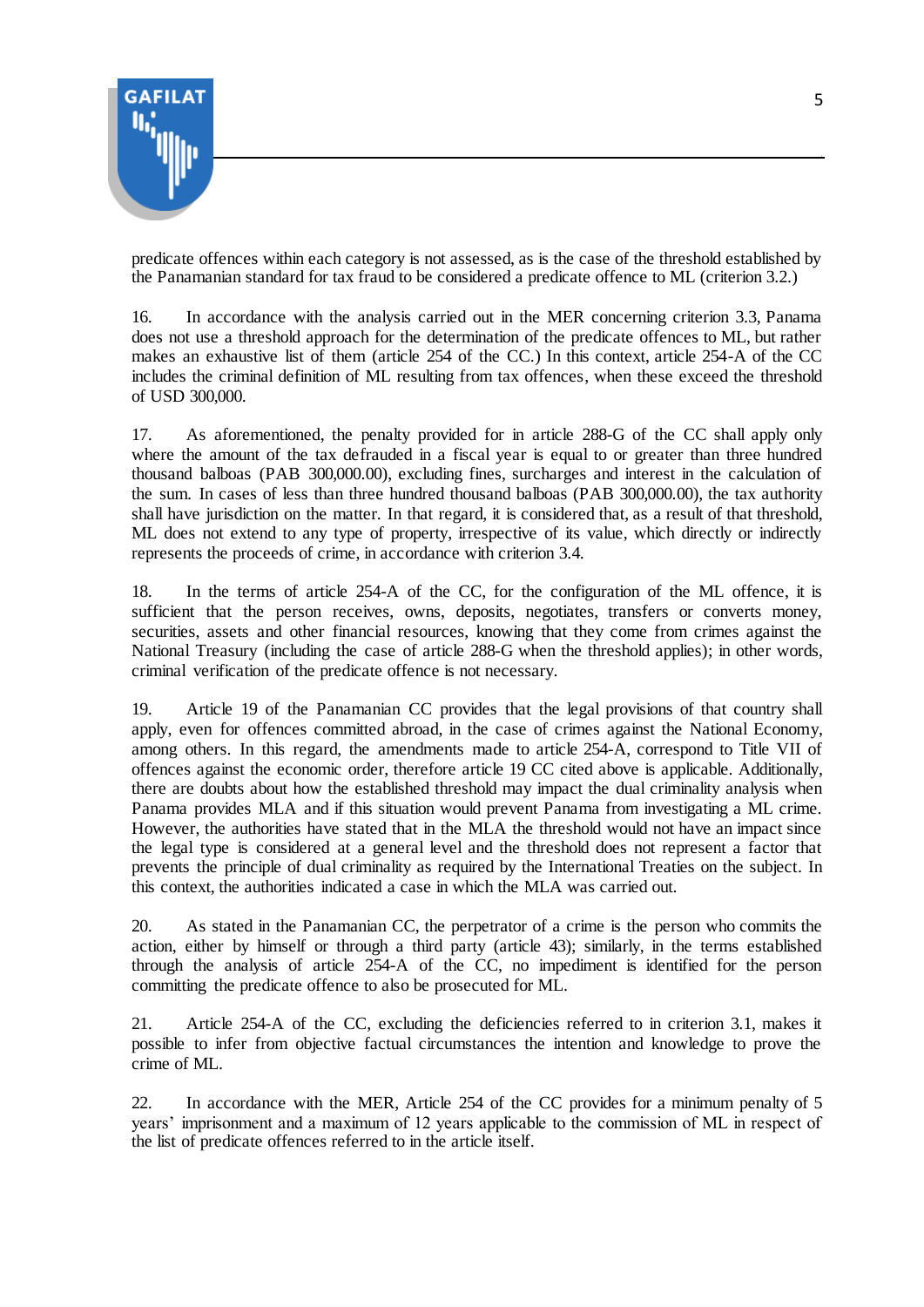

 $\overline{a}$ 

23. Article 254-A provides for a minimum sentence of 2 years' imprisonment and a maximum sentence of 4 years applicable to the commission of ML, where the predicate offences are offences against the National Treasury. The same penalty shall apply both to the person who performs the act, by himself or through an intermediary.

24. In this sense, there are doubts about the proportionality and dissuasiveness of the ML crime when it derives from predicate offences under Article 254-A of the CC (crimes against the National Treasury); since the sentence established in this case consists of 2 to 4 years' imprisonment and is not proportional to the penalties imposed for the commission of ML related to the predicate offences of article 254 which are considerably higher (5 to 12 years' imprisonment). Additionally, it is not clear yet how many times a person can benefit from the exception established by art. 288-J 4 and how could this situation impact the proportionality and dissuasiveness of the ML offence related to crimes against the National Treasury.

25. As stated in the MER, articles 43 to 47 of the CC provide a description of the cases in which a person is the perpetrator of a crime and in which a person is an accomplice. In that regard, Article 254-A of the CC provides for indirect participation and aid to evade legal consequences.

26. According to the analysis of the information presented, Panama has addressed the deficiency related to the lack of criminalization of tax crimes, as required in the Standard. However, some minor deficiencies remain in the context of the criminalization of ML derived from crimes against the National Treasury, such as: 1) The criminalization of Article 254-A of the CC does not consider some guiding verbs according to the criteria of 3.1, (mere concealment, disguise or acquisition), 2) The criminalization of Article 254-A does not extend to any type of property (as set out in criterion 3.4), and 3) There are doubts about the proportionality and dissuasiveness of sanctions. In this regard, it is considered that the country has made significant progress in this Recommendation with the criminalization of tax offences and including them as predicate offences to ML. Although some minor deficiencies remain, it is considered that these deficiencies do not have a direct impact on the overall implementation of the Recommendation as, through regulatory reforms to the Panamanian legal framework, the inclusion of tax crimes as ML predicate offences was achieved, the only category of predicate offences to ML that was not criminalized pursuant to the Standard.

27. For this reason, it is proposed that the rating **be raised from Partially Compliant to Largely Compliant.**

## *Recommendation 20 – (originally rated PC – re-rated Compliant)*

28. Panama's MER noted as a deficiency that the deadline for the submission of STRs was (15) days, counted from the detection of the event, which does not comply with the requirement of promptness defined in criterion 20.1.

<sup>4</sup> *"Article 288-J. In the cases provided for in this Chapter, the person who pays the amount of the defrauded tax obligation and its formal accessories will be exempted from penalty, unconditionally and totally, prior the judgment of first instance. If the payment is made during the investigation phase, no criminal action will be taken arising from any crime of tax fraud against persons investigated for the amounts of the tax fraud canceled."*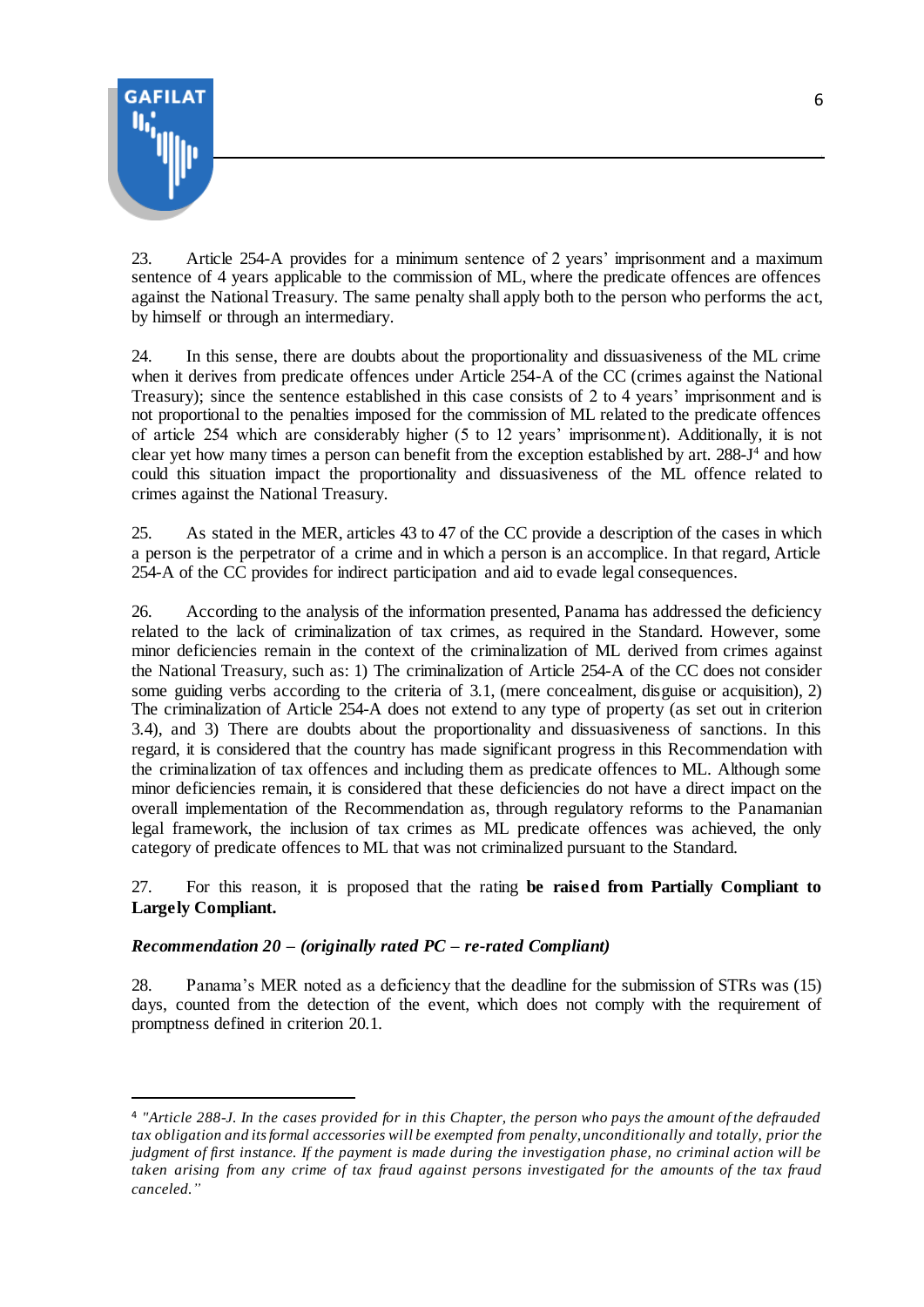

29. In this regard, the country, through the enactment of Article 4 of Law 70 of January 31, 2019 (which amended Article 54 of Law 23 of April 27, 2015), indicates that STRs should be forwarded to the UAF immediately, from the detection of the event, suspicious transaction, the execution of the transaction or operation or its attempt. In this regard, Panama is considered to have overcome the deficiency identified in the MER.

30. With regard to the second deficiency of R. 20 under the MER, in relation to the legal framework of the country that does not expressly include the need to report those transactions that have not been carried out (attempts), through Article 4 of Law 70 of 2019 (which amended Article 54 of Law 23 of April 27, 2015), Panama expressly includes the possibility of reporting attempted transactions.

31. Accordingly, it is estimated that the deficiency identified in the MER has been addressed.

32. Based on the analysis of the information submitted by the country, it is considered that the deficiencies regarding the obligation to submit STRs and that of attempted suspicious transactions are overcome by the amendment of Law 70 of January 31, 2019, in particular through article 4.

33. For this reason, it is proposed that the rating **be raised from Partially Compliant to Compliant.**

## *Recommendation 24 – (originally rated NC – re-rated Partially Compliant)*

34. With regard to the deficiency on the failure to expressly establish that the information of corporations should be available in the country, through Article 3 of Law 70 of January 31, 2019, which amended Article 29 of Law 23 of 2015, Panama establishes the obligation to safeguard and update the customer's and BO's documentation.

35. As regards the obligation to update records of natural persons or BO of legal persons or arrangements, the second paragraph of Article 3 of Law 70 of January 31, 2019 sets forth that it will be carried out in cases of high-risk customers with a minimum frequency of once a year.

36. In addition, Panama notes that information on the BO should be provided to the authorities by the resident agent as a non-financial reporting institution, in charge of the supervision and regulation of the Intendency.

37. However, it is considered that the deficiency identified in the MER with respect to criterion 24.4 is not overcome since, while the obligation to safeguard and update the customer's and the BO's documentation is reconsidered, it is not specified that the information should be kept within the country and that the place where it is located should be notified to the company register.

38. The regulatory framework referred to by the country has already been analysed and correspondingly evaluated in the MER. As a result, there is no additional information to demonstrate the overcoming of the deficiencies raised under criterion 24.4.

39. With regard to the deficiency of criterion 24.5 under the country's MER, which provides that the legislation does not have a specific mechanism that allows the resident agent's authorities to keep updated all records of due diligence documentation and information conducted for the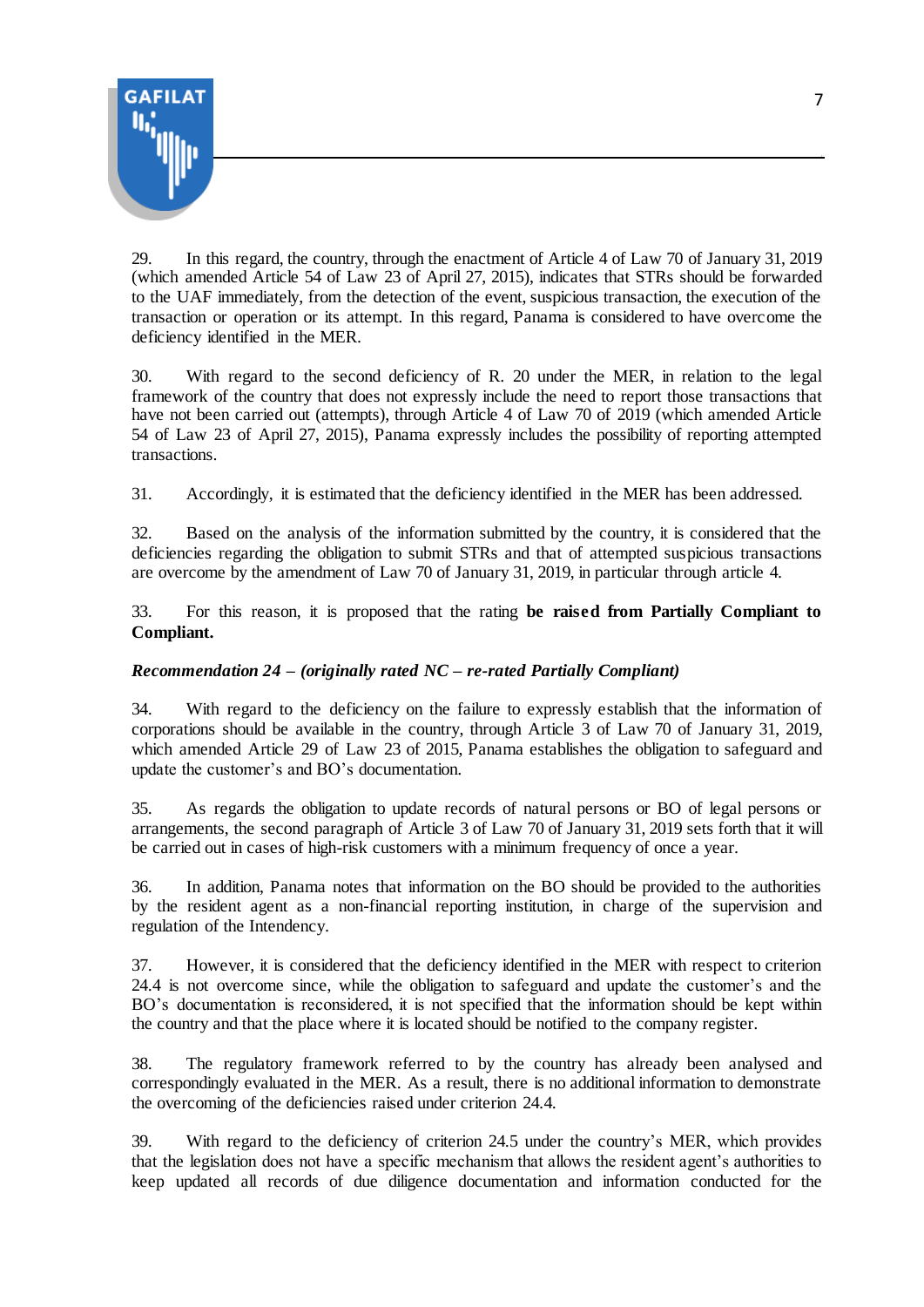

identification and verification of the natural person and the BO of the legal persons or other legal arrangements. Therefore, there is no exception to the fulfilment of this obligation.

40. In addition to the obligation to update all due diligence information and documentation records, the standard includes a minimum period of once a year to update the due diligence information and documentation of high-risk customers.

41. However, there still are concerns about the mechanisms to ensure that the information in criteria 24.3 and 24.4 is accurate and kept up to date in a timely manner. In that regard, although in accordance with the regulations provided by the country it is established that there is an obligation to update and safeguard records and documentation (Article 3, Law 70), the inclusion of a minimum frequency for updating high-risk customers is to ensure that those high-risk customers, their information and documentation are updated at least once a year. Therefore, for cases of non-highrisk customers of the resident agent there is no clarity about the updating mechanism in a timely manner.

42. With regard to the deficiency that the resident agent had no legal obligation to keep a permanent track of the customer's activity that would allow him to detect changes in the BO, the country noted that by amending Article 29 of Law 23 of 2015, the resident agent's obligation to update all records of due diligence information and documentation for the identification and verification of the natural person and the BO of the persons is expressly established.

43. In addition, the standard includes a minimum period of once a year to update due diligence information and documentation for those identified high-risk customers.

44. In this sense, it is considered that the deficiency is partially covered since the inclusion of a minimum frequency for the updating of high-risk customers is to ensure that those high-risk customers, their information and documentation are updated at least once a year, so for cases where resident agent's customers are not considered high-risk, there is no clarity about the obligation to make a continuous monitoring on the customer's activity to allow detecting changes in the beneficial ownership.

45. With regard to the deficiency identified in the MER concerning the use of Law 23 of 2015 as to the obligation of the resident agent to subsequently monitor customer's activity, the country noted that article 3, Law 70, which amended Article 29 of Law 23 of 2015, expressly establishes the obligation of the financial RIs, Non-Financial RIs and activities carried out by professionals subject to supervision (including the resident agent) of identifying the risk of their customers and, in addition, in relation to those that result to bear a high risk in the light of the risk assessment carried out by the SONF, the updating of all the records of the due diligence information and documentation must be carried out at least once a year, as mentioned on paragraph 40.

46. In this regard, it is considered that the regulations mentioned allow the resident agent, through the obligation to update due diligence information and documentation, to follow up on the activity of the customers, in accordance with the Update requirement under criterion 24.7.

47. Therefore, the deficiency is considered to be overcome.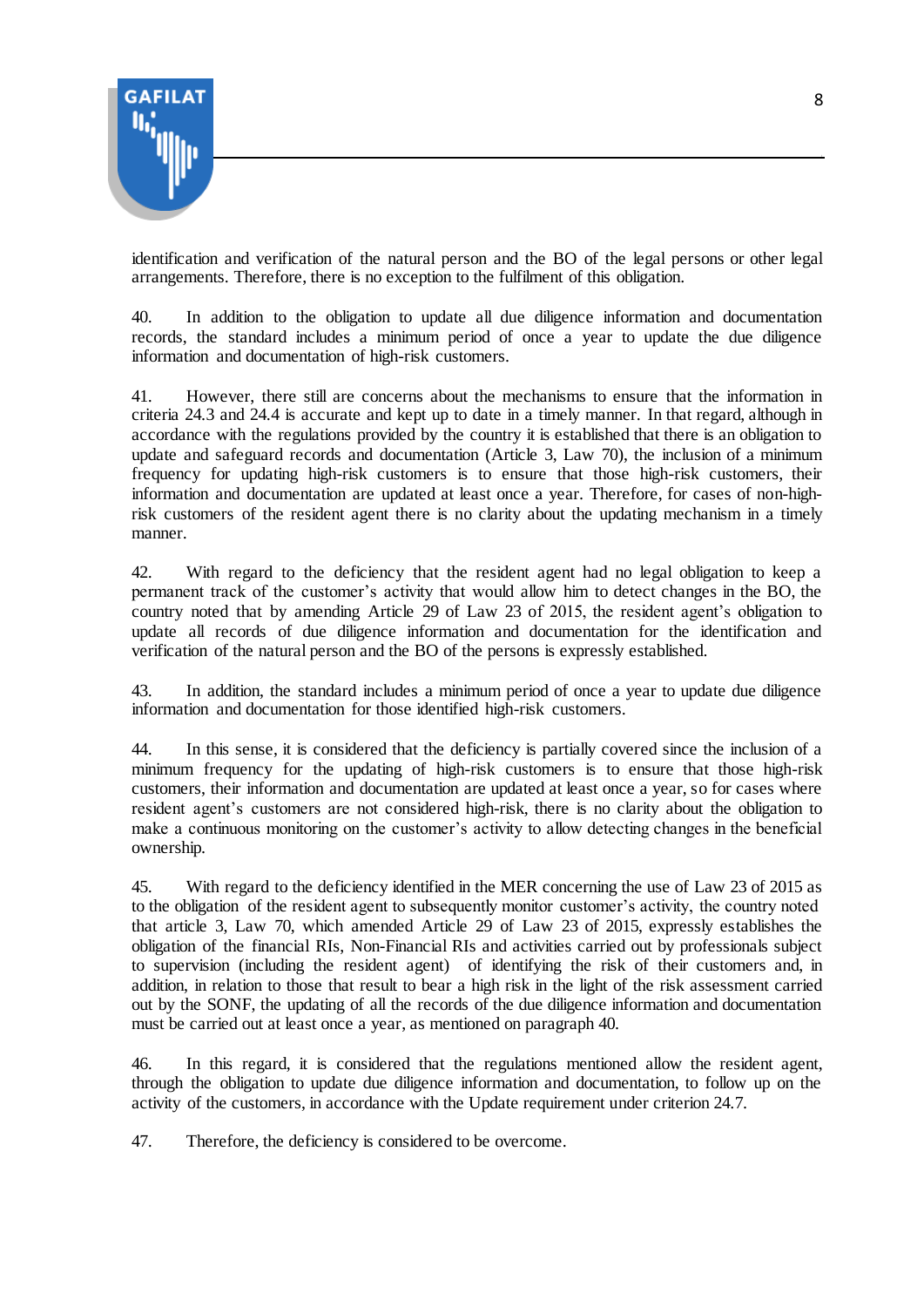

48. As noted in the analysis of criterion 24.4, the legal framework referred by the country for this criterion was the subject of analysis and evaluation in the MER. As a result, there is no additional information to demonstrate the overcoming of the deficiencies raised under criterion 24.12.

49. According to the information provided by Panama and its analysis, the progress that the country has made in developing the regulatory framework to enable the country to comply with the obligations of transparency and BO of legal persons under R. 24 is acknowledged.

50. In this regard, it is estimated that the amendments introduced by Law 70 of January 31, 2019 have allowed the country to overcome some of the deficiencies.

51. However, it is considered that there are still moderate deficiencies that need to be addressed, such as those relating to the information in corporations, it is not expressly stated that the information should be available in the country, nor is the information that resident agents must keep on all shareholders or members of a company clearly established, and finally, mechanisms are not specified to ensure that the information in criteria 24.3 and 24.4 is accurate and kept updated in a timely manner.

52. For this reason, it is proposed that the rating **be raised from Non-Compliant to Partially Compliant**.

## *Recommendation 25 – (originally rated as PC - not re-rated)*

53. Panama's MER notes in relation to the deficiency related to criterion 25.2 that while trust companies safeguard the records and update the information in accordance with their legal framework, the risk that the information available on shareholders or BOs is accurate or up to date has not been assessed.

54. Panama noted that the SBP verifies the information concerning legal persons, as well as the controls that the trust company has implemented in this regard for the identification of nominal directors and shareholders, and that this is done as part of the internal procedures of that authority; however, no information was provided with respect to the regulatory provisions establishing the obligation of the trust companies upon setting up the trust to verify the identity of nominal shareholders and/or directors. For this reason, the deficiency identified by the MER is considered pending for improvement.

55. Panama's MER points out as a deficiency under criterion 25.7 that, at the time of the report, there was no information on the application of sanctions related to the lack of information from the BO, but only sanctions related to the delay in the submission of information to the UAF.

56. In this regard, the country submitted information on the sanctions imposed by the SBP in the period 2017 and 2018, which include those breaches in the area of BO identification. In this regard, it is apparent that the sanctions related to this type of non-compliance represent about 80% of the total sanctions.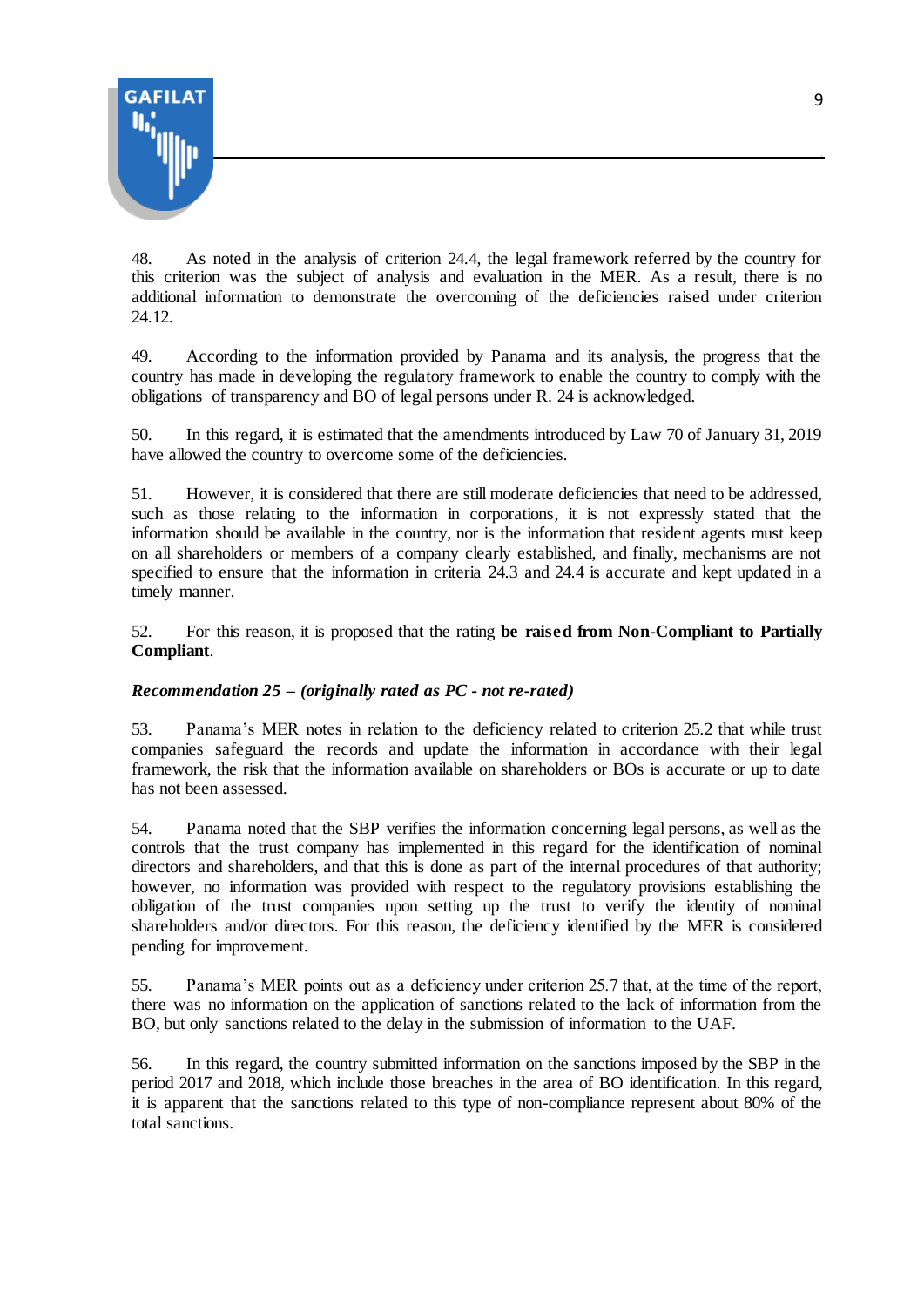

57. The comparison between the total sanctions imposed and the percentage of sanctions due to failures in the identification of BO shows that the measures taken by the country overcome the deficiency addressed under criterion 25.7.

58. Based on the information provided by Panama, it is considered that it has overcome one of the two remaining deficiencies in R. 25, and its efforts to continue addressing the requirements under the MER in order to comply with R. 25 are acknowledged.

59. In this regard, it is proposed that the rating should **remain as Partially Compliant** since the deficiency under 25.2 where no information was provided in relation to the regulatory provisions that set forth the obligation of trust companies upon setting up the trust of verifying the identity of its nominal shareholders and/or directors, is an important deficiency in the context of the country and impacts on the essential component of the obligation under R. 25 on ensuring transparency and knowledge of the BO of legal arrangements.

## *Recommendation 30 – (originally rated PC – re-rated Compliant)*

60. With regard to the MER deficiency which states that Panama's legal framework does not explicitly establish the possibility of conducting parallel investigations, the country showed information about the Practical Guide to Parallel Investigations that the PGN's Specialized Anti-Money Laundering and Terrorism Financing Unit uses, which establishes a patrimonial, business and/or financial investigation strategy, as well as the international legal framework for conducting parallel investigations.

61. The general objective of this guide is to establish procedures to assist Prosecutors, Officials and other agents of the Public Prosecutor's Office that investigate about predicate offences to money laundering and/or terrorist financing, to initiate parallel financial investigations in order to determine the effectiveness of the operational regime for these offences.

62. The document also seeks to make financial investigations a regular part of all profit-making crimes.

63. For this reason, and considering that Article 276 of the CPC empowers the Public Prosecutor's Office to conduct all kinds of investigations with the collaboration of investigation agencies, it is considered that the deficiencies related to criterion 30.2 on the lack of regulations that allow conducting parallel investigations are addressed.

64. According to the analysis of the information presented, it is considered that the implementation of the PGN's Practical Guide to Parallel Investigations allows conducting parallel investigations. In this regard, the deficiency of criterion 30.2 contained in the MER is considered to have been overcome.

65. Therefore, taking into account that the only deficiency of this Recommendation according to the MER has been overcome, it is proposed that the rating **be raised from Partially Compliant to Compliant.**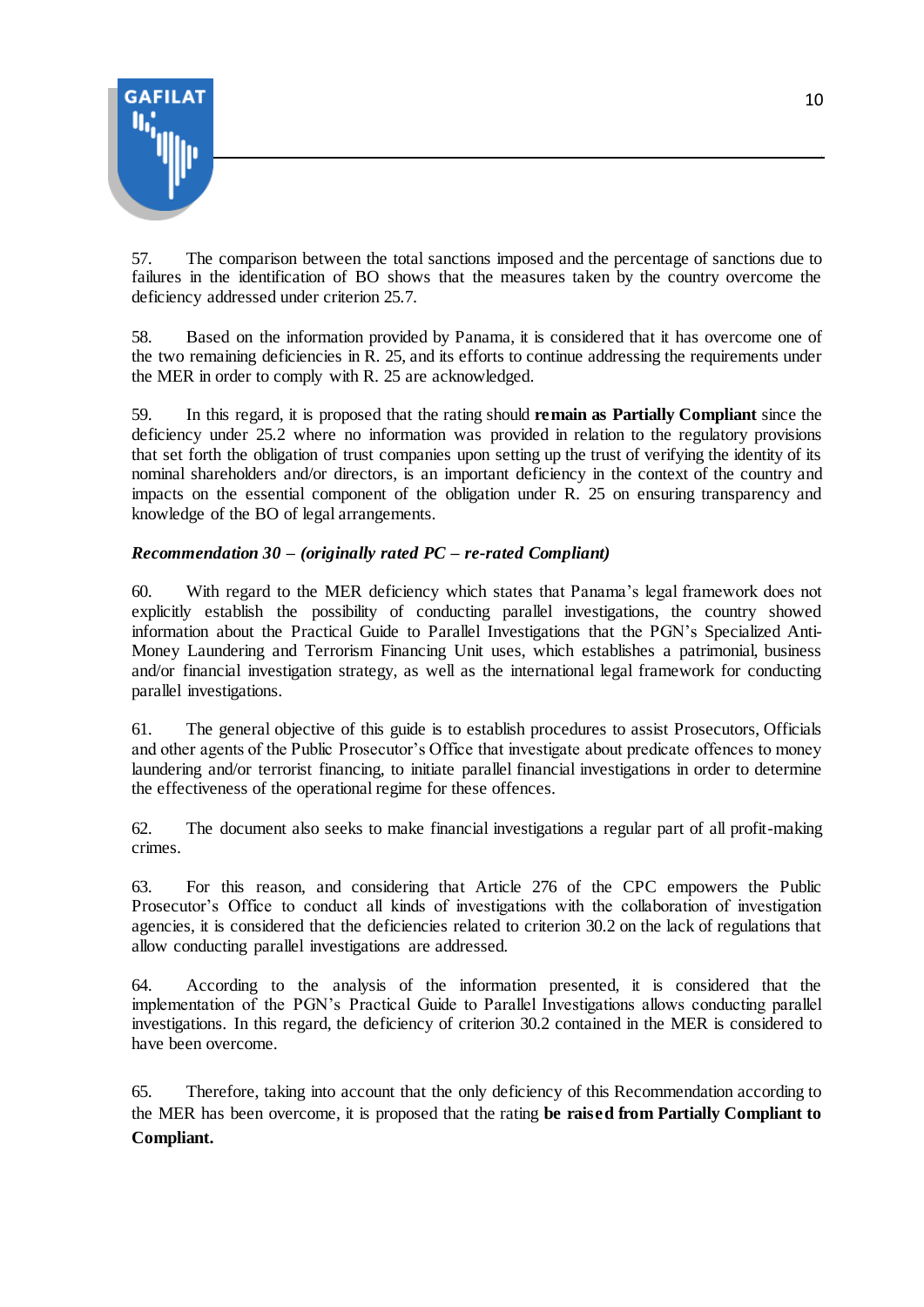

# **3.2. Progress on Recommendations that have changed since the adoption of MER**

66. Since the adoption of Panama's MER and subsequent follow-up report, the FATF amended Recommendation 2. This section considers the country's compliance with the new requirements.

## *Recommendation 2 – (originally qualified as LC - not re-rated)*

67. Pursuant to Article 55 of Law 23 of April 27, 2015, which adopts measures to prevent money laundering, terrorist financing and financing of the proliferation of weapons of mass destruction, and issues other provisions in Panama, it is established that information obtained by a supervisory body and the Financial Analysis Unit for the Crime of Money Laundering and Terrorist Financing in the exercise of its duties shall be kept under strict confidentiality and it may only be disclosed to the Public Prosecutor's Office, agents with criminal investigation functions and to the jurisdictional authorities in accordance with the legal provisions in force.

68. Thus, the country has no limitations relating to Data and Privacy Protection and other similar provisions that prevent the competent authorities from developing their cooperation and coordination mechanisms in the field of AML/CFT with those rules of Data and Privacy Protection applicable in the country.

69. Taking into account the analysis of the information provided by Panama, it was concluded that the country does not have limitations relating to Data and Privacy Protection that prevent competent authorities from developing its cooperation and coordination mechanisms in AML/CFT matters. For this reason, it is suggested **to maintain the rating as Largely Compliant** until the country addresses the MER deficiency that the measures provided for in the National Strategy do not satisfactorily address all the risks faced by the country identified in their NRA.

## **IV CONCLUSION**

70. In general, Panama continues to make significant progress in addressing the Technical Compliance deficiencies identified in its MER and has been re-rated in R. 3 (from Partially Compliant to Largely Compliant), R. 20 (from Partially Compliant to Compliant), R. 24 (from Non-Compliant to Partially Compliant) and R. 30 (from Partially Compliant to Compliant.) It also showed progress in Recommendation 25.

71. In view of Panama's progress since the adoption of its MER, its technical compliance with FATF Recommendations was re-rated as follows: